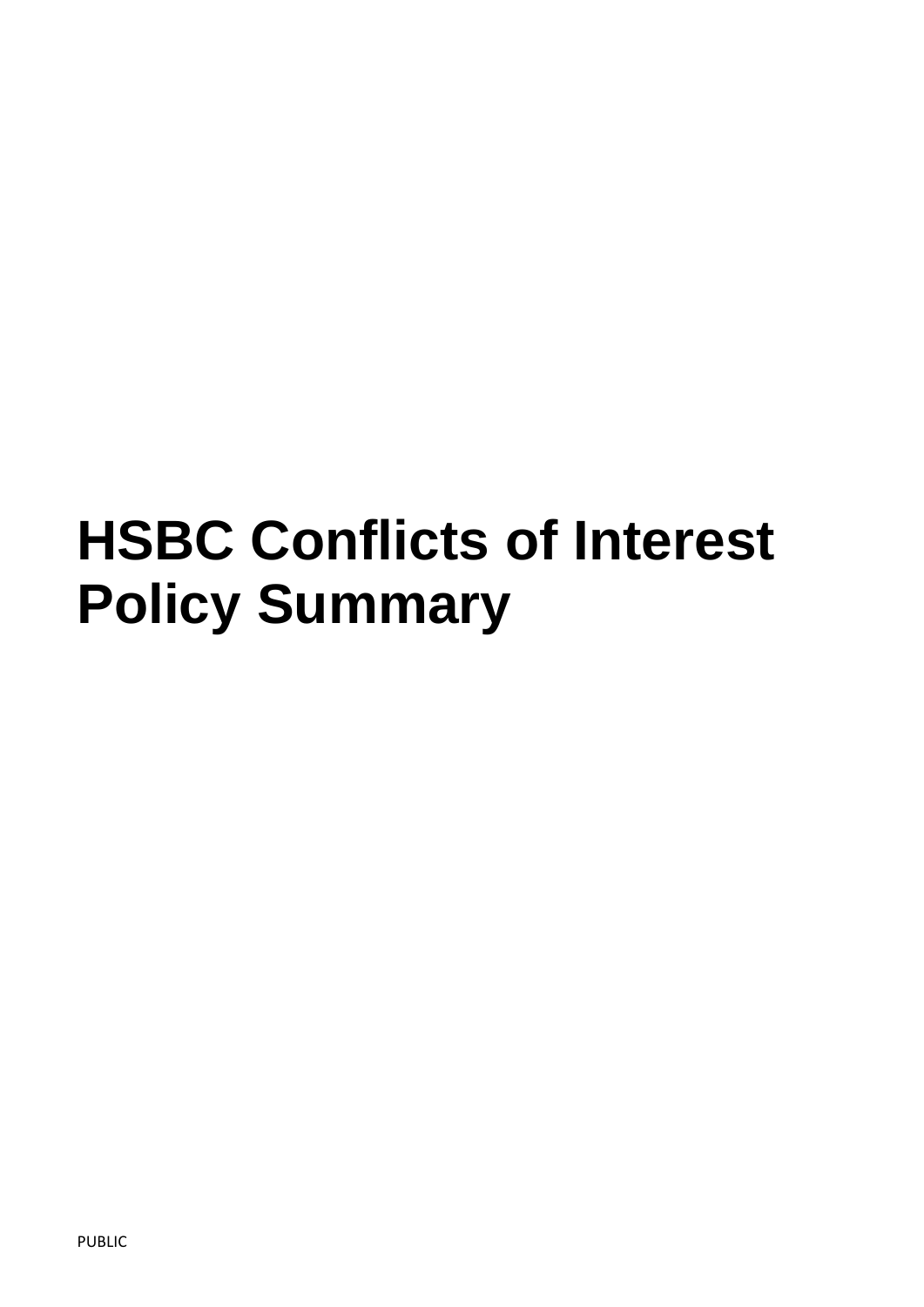## **Set out below is a summary of the HSBC Group Conflicts of Interest Policy**

# **The HSBC Group**

Headquartered in London, HSBC is one of the largest banking and financial services organisations in the world. HSBC's international network comprises offices in countries and territories in Europe, the Asia-Pacific region, the Americas, the Middle East, Africa and Turkey.

## **Conflicts of Interest**

A Conflict of Interest ("Conflict") is a situation or arrangement where HSBC Group, or a company with which it has an association, ("HSBC") and/or any of its employees is subject to multiple influences, the competition of which might adversely affect decision-making or outcomes in the course of conducting business.

A Conflict can be due to the competition of legitimate influences (such as acting for multiple clients), or the presence of harmful ones (such as personal gain).

Because it provides a wide range of services, HSBC may from time to time have interests that conflict with its clients' interests or with the duties that it owes to its clients.

Conflicts can arise between:

- 1. one client and another (client versus client);
- 2. HSBC and a client (HSBC versus client);
- 3. an employee and a client (employee versus client);
- 4. an employee and HSBC (employee versus HSBC); and/or
- 5. one part of HSBC and another (HSBC versus HSBC).

HSBC has established policies and procedures that are designed to identify, and prevent or manage Conflicts. Conflicts policies are reviewed at least annually. These policies and procedures include arrangements to safeguard the interests of clients.

# **How HSBC deals with Conflicts**

HSBC's organisational structures are designed so that behaviour that could lead to Conflicts is not incentivised or rewarded.

Where necessary, HSBC restricts the flow of information to certain employees in order to protect its clients' interests.

HSBC has procedures in place to:

- Identify all types of potential Conflicts that could reasonably arise in the context of its activities;
- Maintain registers of all potential Conflicts identified;
- Prevent or manage Conflicts on an ongoing basis;
- Disclose Conflicts where appropriate; and
- Maintain evidence of all occurrences of Conflicts that cannot be managed.

## **Identifying Conflicts**

Each of HSBC's Global Businesses is required to consider the types of potential Conflict relevant to the specific services and activities they carry out.

#### **For example, potential Conflicts are considered when:**

- Developing a new product;
- Establishing or amending any cross-referral, revenue sharing or joint venture arrangements; or
- Transferring businesses, activities or operations (or parts thereof) to another part of the Group.

#### **When potential Conflicts involve clients, the assessment also takes into account whether the Group and/or any employee:**

- Is likely to make a financial gain or avoid a financial loss at the expense of any client;
- Has an interest in the outcome of a service provided to a client, or of a transaction carried out on behalf of the client, which is distinct from the client's interest in that outcome;
- Has a financial or other incentive to favour the interest of one client (or group of clients) over another;
- Carries on the same business as the client; and/or

• Receives or will receive an inducement in relation to a service provided to the client from a person other than the client.

HSBC maintains internal registers, documenting and evaluating all identified potential Conflicts. These registers also record the controls in place to prevent or manage each type of Conflict, and are subject to regular oversight and review by HSBC senior management.